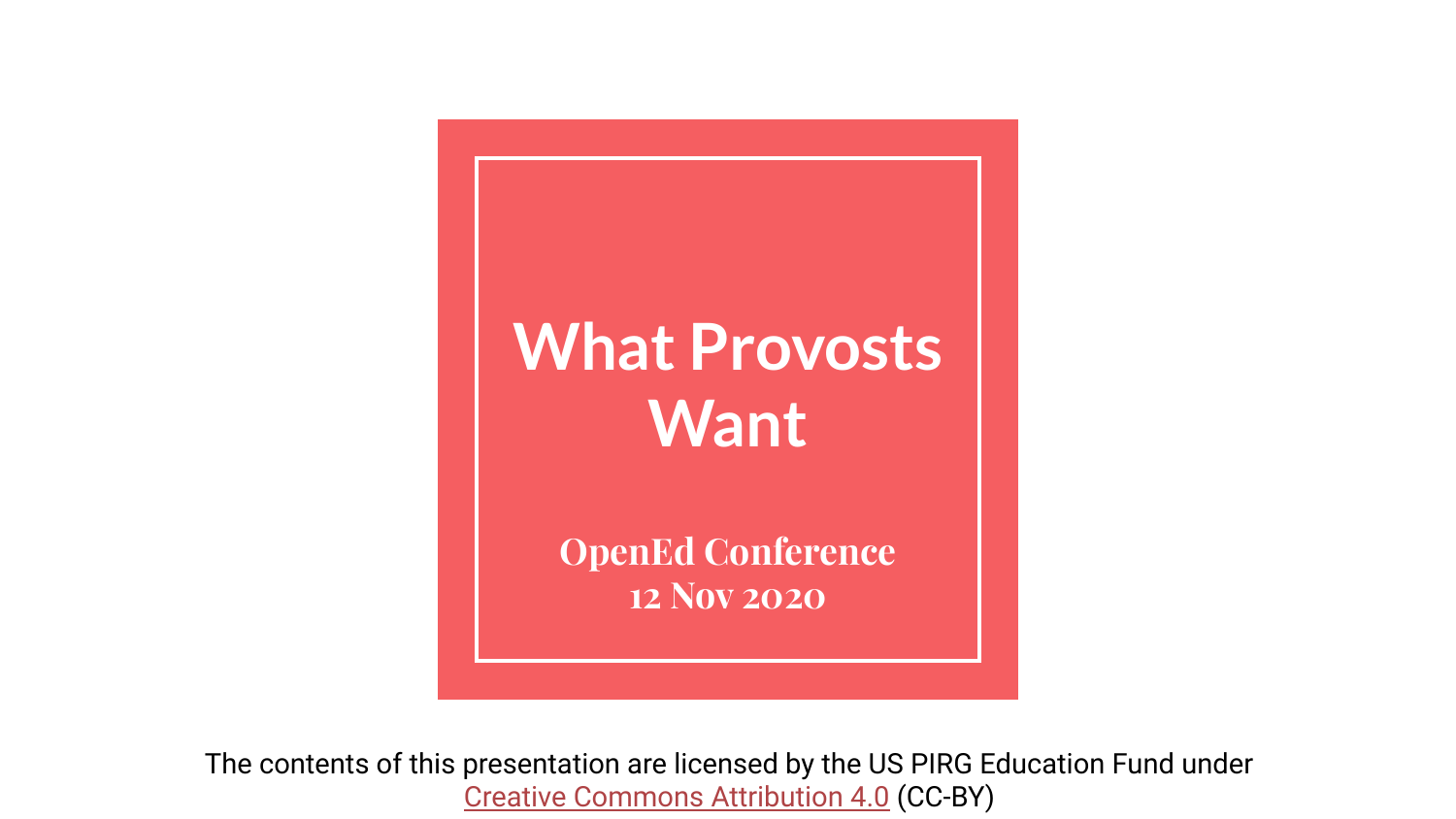### **Presenter information**



**Kaitlyn Vitez** *Higher Education Campaigns Director* US PIRG [kvitez@pirg.org](mailto:kvitez@pirg.org) @HigherEdPIRG







**Deep Shenoy** *Principal* Deep Consulting [deep@](mailto:deep@deep-consulting.net) [deep-consulting.net](mailto:deep@deep-consulting.net)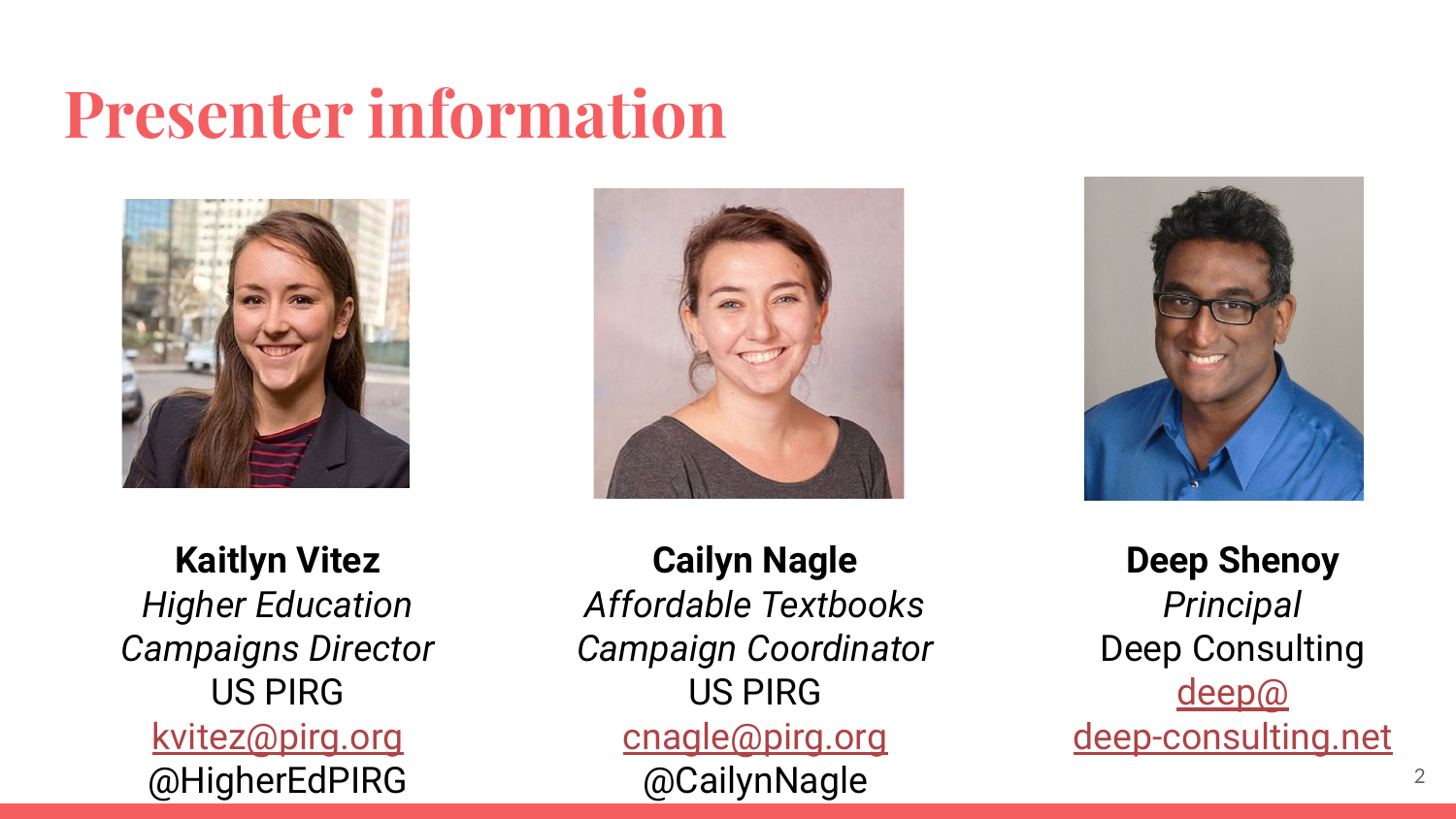# **Questions we were researching**

- Are Chief Academic Officers (CAO's) involved with textbook strategy?
- Who are CAO's hearing from about textbooks?
- What do CAO's value in a textbook strategy?
- Are they regularly funding OER?
- How would our findings impact open textbook adoption strategy?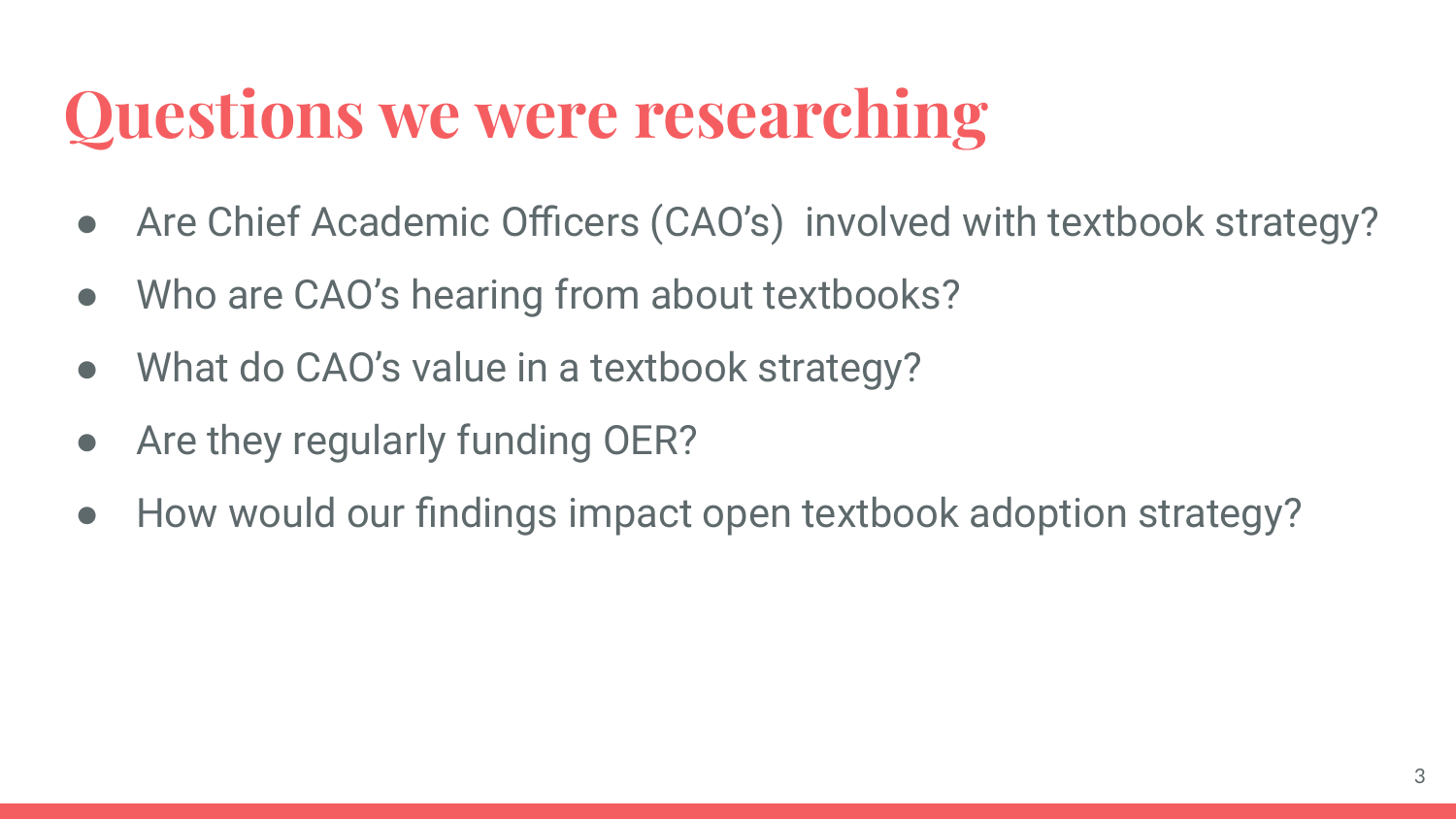

### **I. SURVEY RESPONDENTS**

### II. SURVEY FINDINGS

### III. STRATEGY AND MESSAGING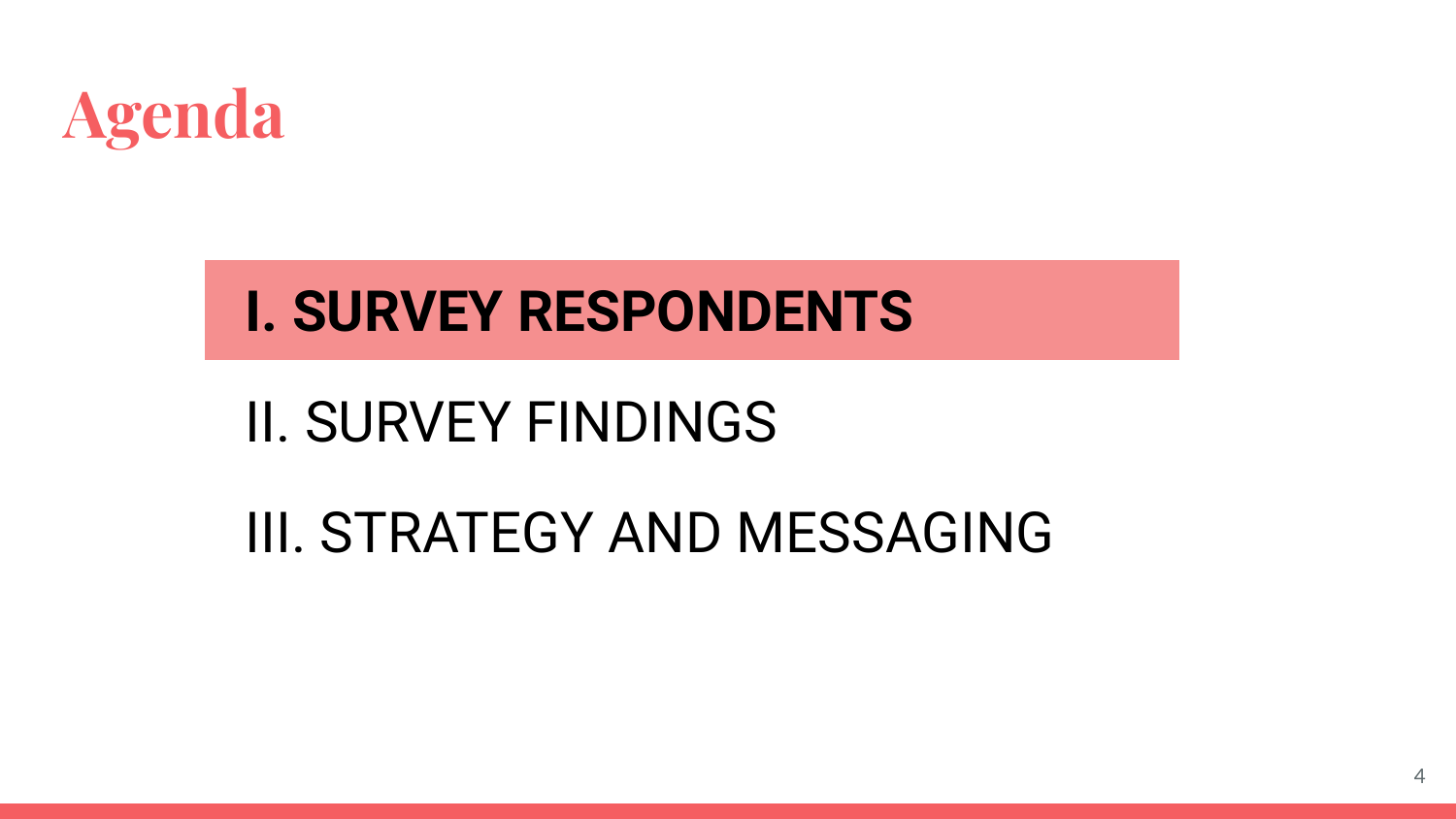### **Responses from 31 US states and territories**



Survey period: September 15-October 15, 2020; 68 responses. 5 The setting of the setting  $\frac{5}{5}$ 

#### **Highest number of responses**

- Illinois (9)
- Ohio (7)
- Pennsylvania (6)

#### **Not depicted on the map**

- Alaska
- **Hawaii**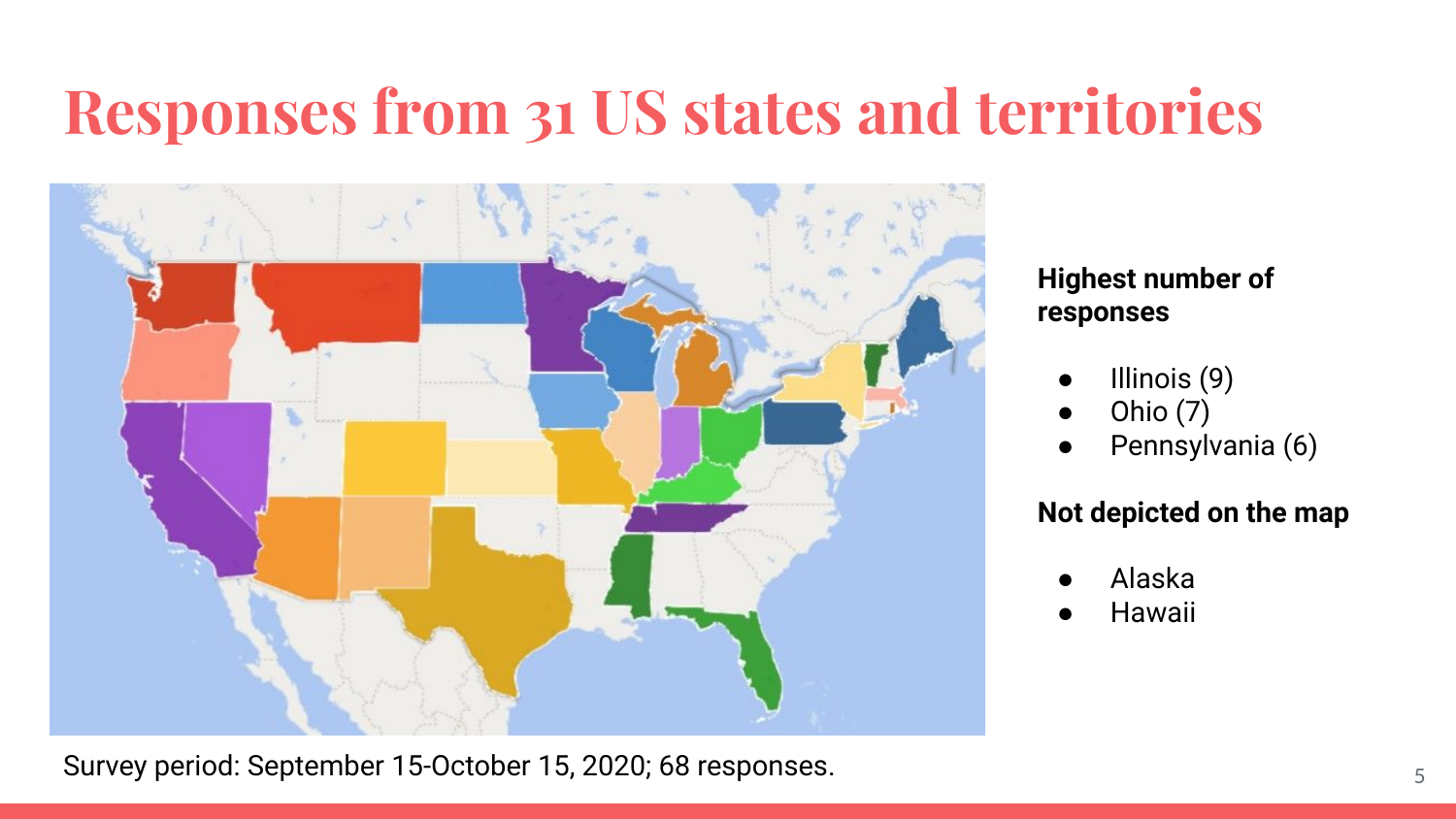# **Job titles of respondents**

![](_page_5_Figure_1.jpeg)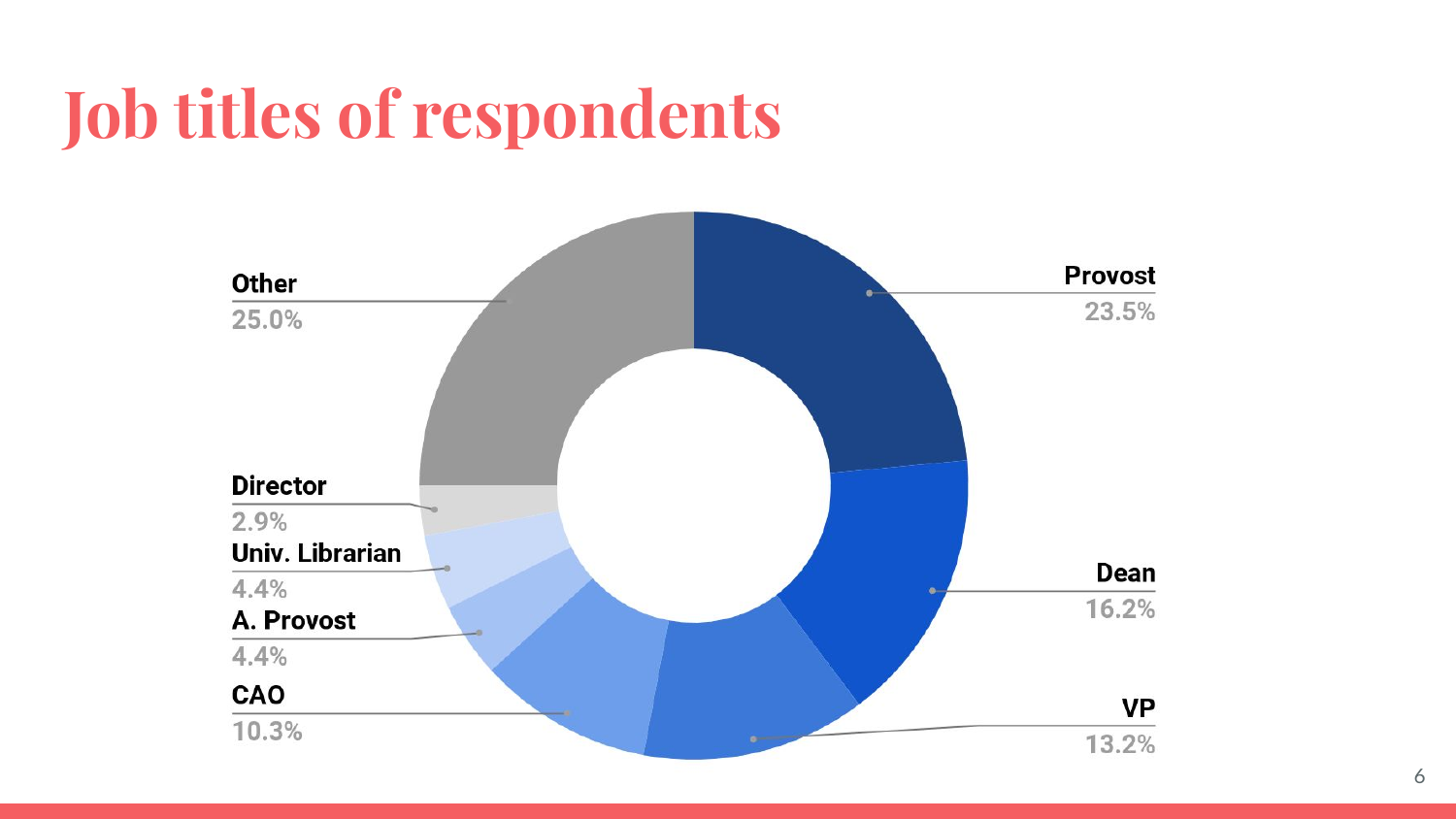# **Makeup of respondents' institutions**

### **Type of institution Degrees granted**

![](_page_6_Figure_2.jpeg)

![](_page_6_Figure_4.jpeg)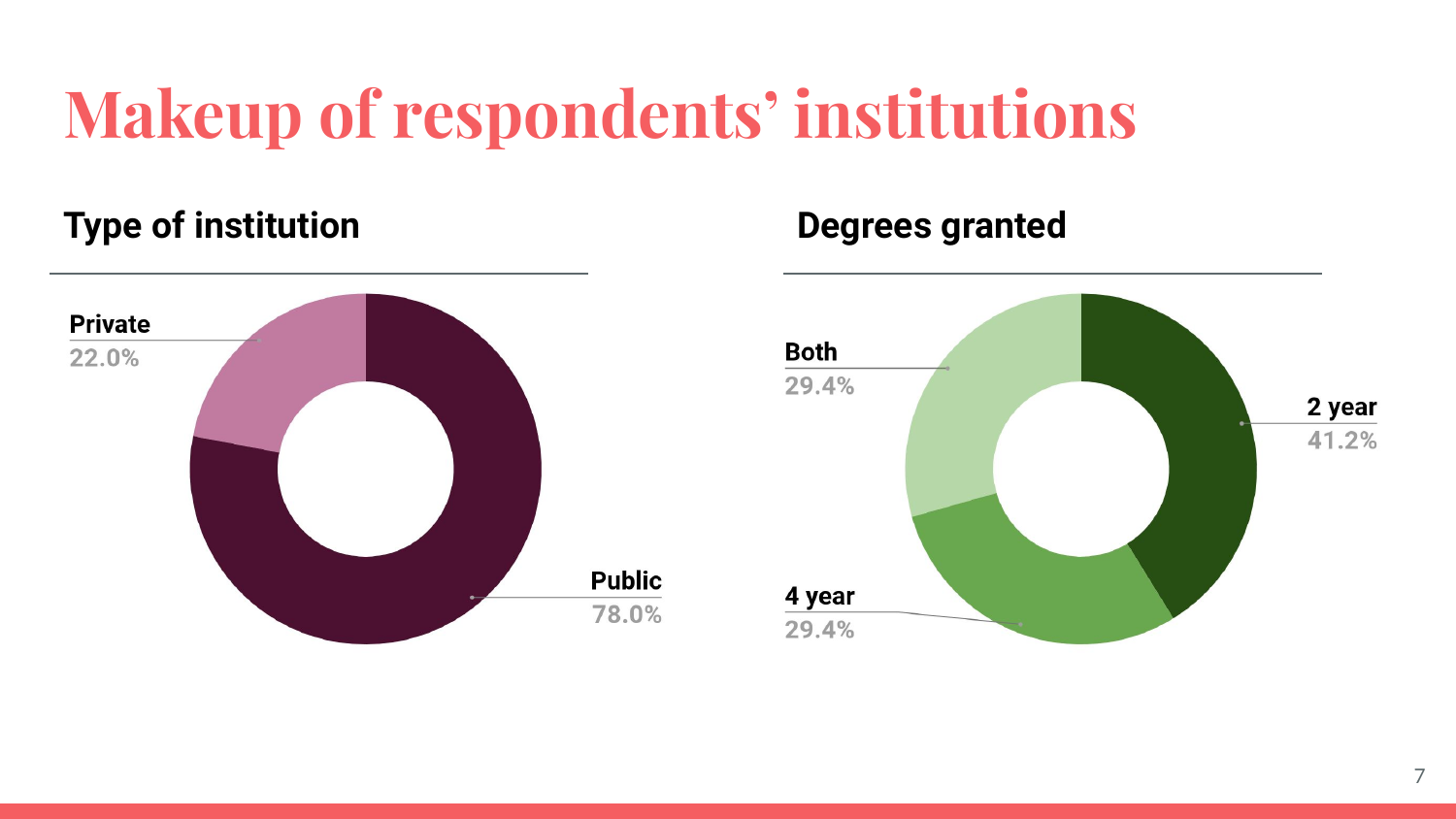# **Respondents were very familiar with OER**

![](_page_7_Figure_1.jpeg)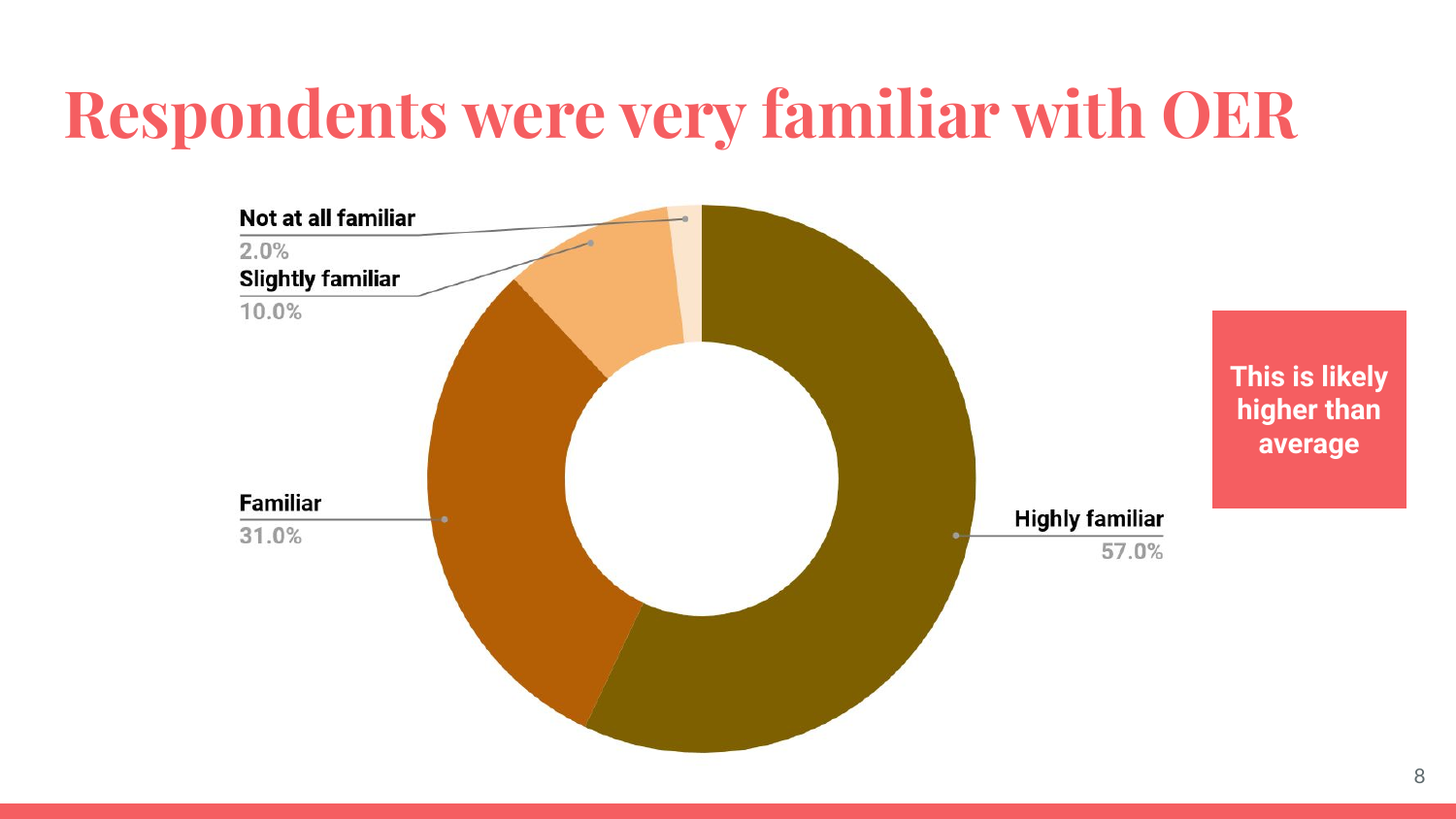**Respondents were weighted towards a positive view of OER growth**

Can you envision a period of time where OER are used in almost all large, introductory courses?

![](_page_8_Figure_2.jpeg)

![](_page_8_Figure_3.jpeg)

![](_page_8_Figure_4.jpeg)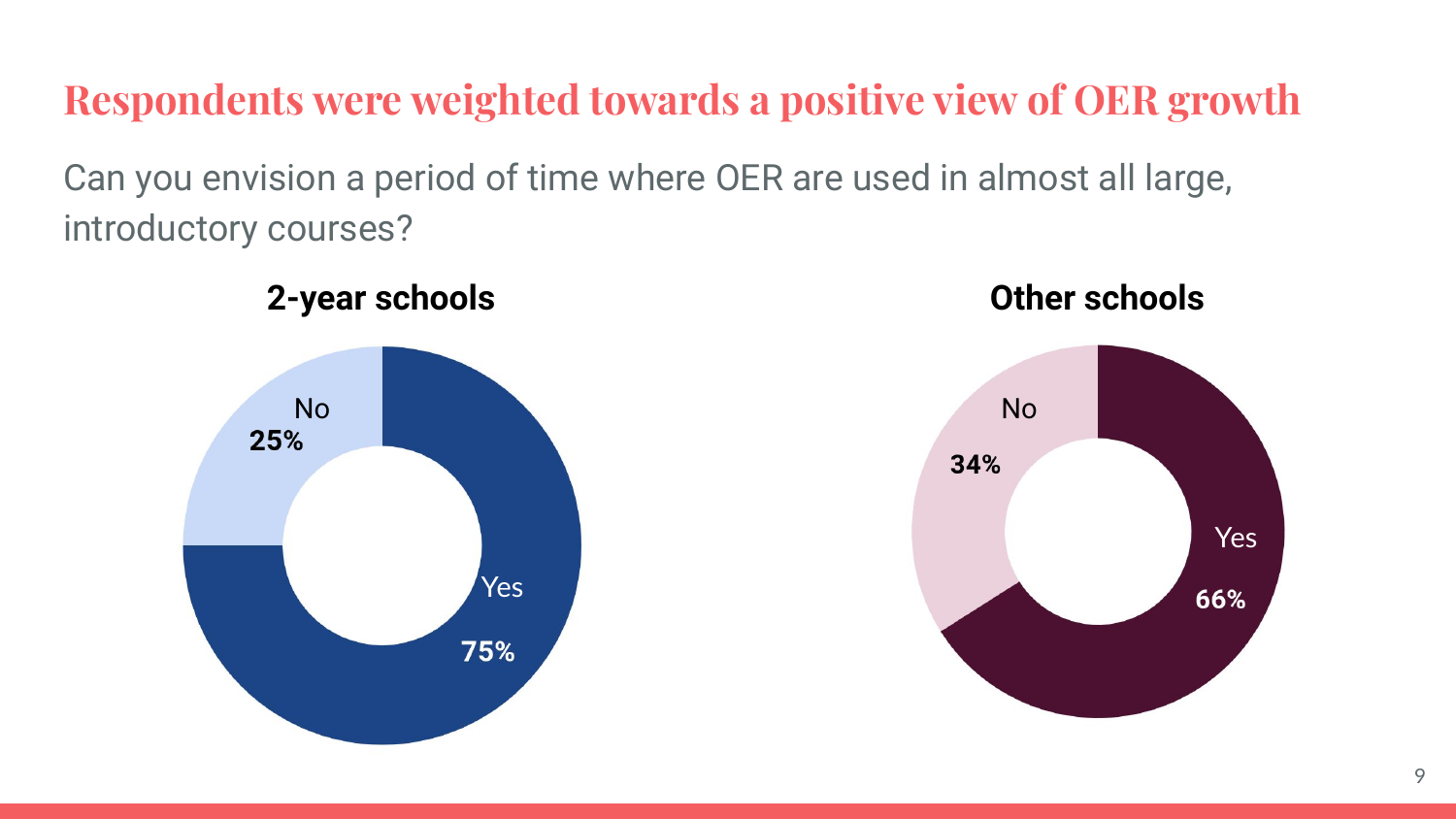![](_page_9_Picture_0.jpeg)

### I. SURVEY RESPONDENTS

### **II. SURVEY FINDINGS**

III. STRATEGY AND MESSAGING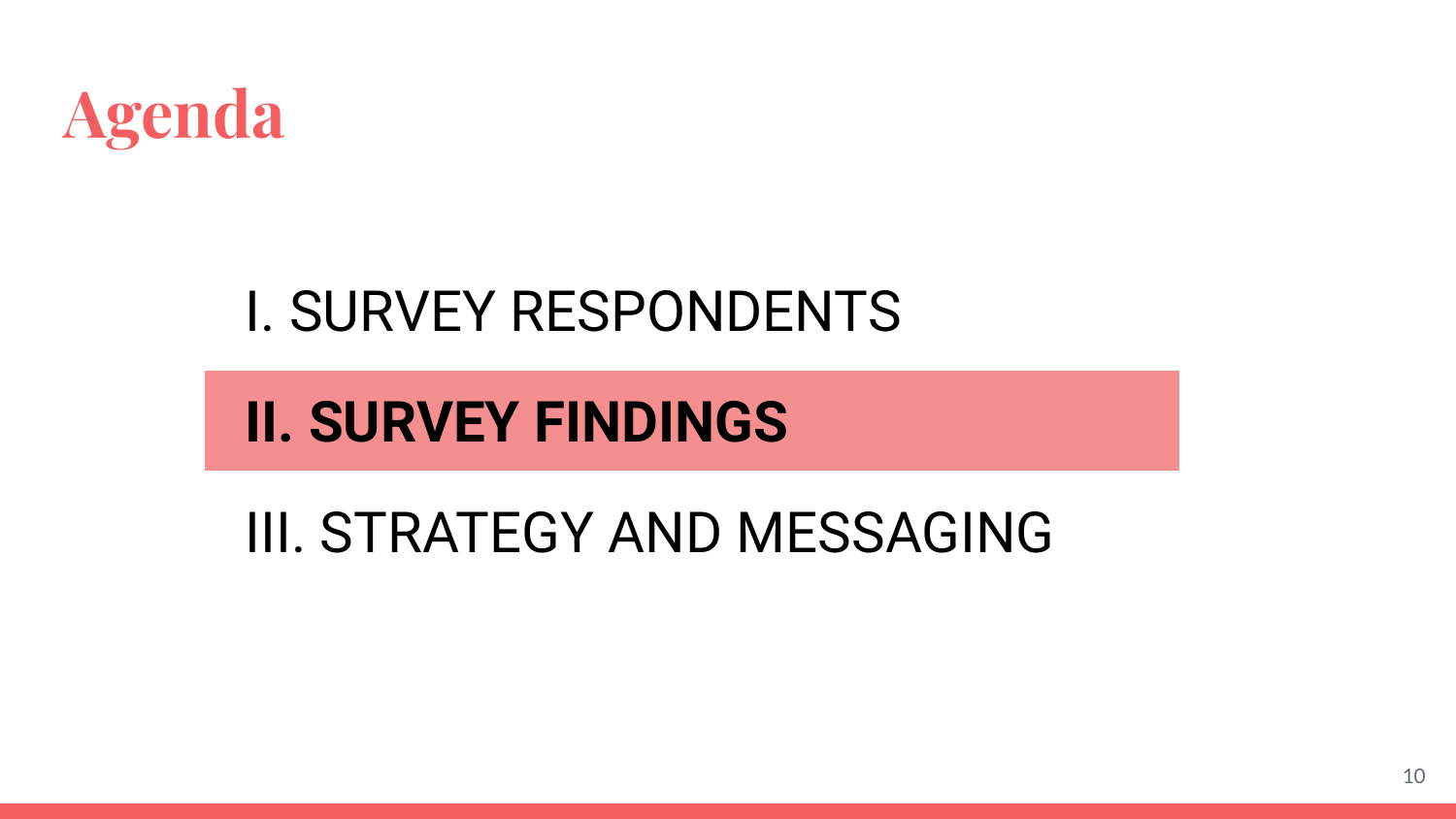### **CAOs perceive faculty and dept. chairs as most influential in textbook choices**

![](_page_10_Figure_1.jpeg)

Scale: 1 = Not at all influential; 5 = highly influential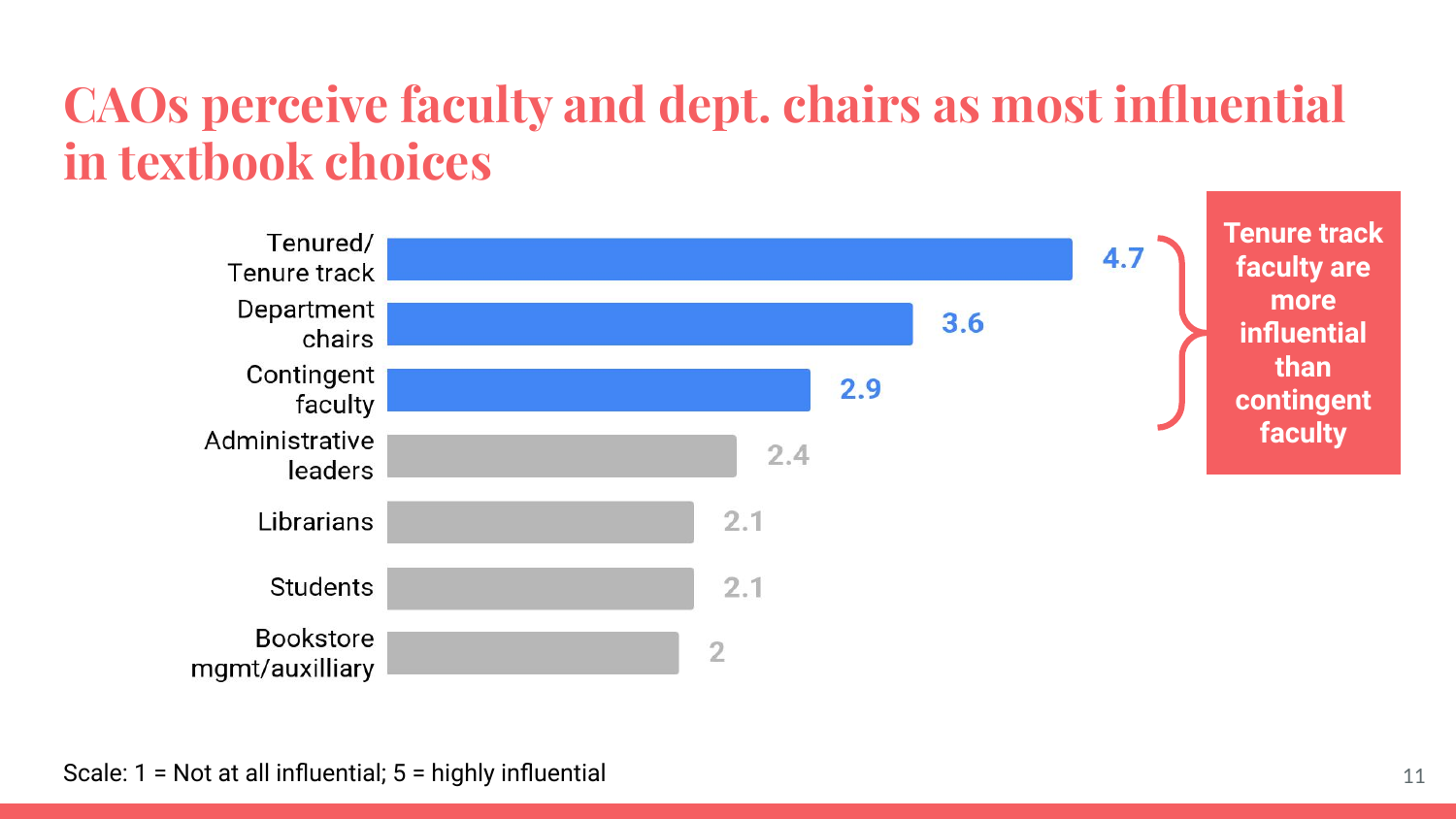### **There was a slight difference between 2 year schools and others**

![](_page_11_Figure_1.jpeg)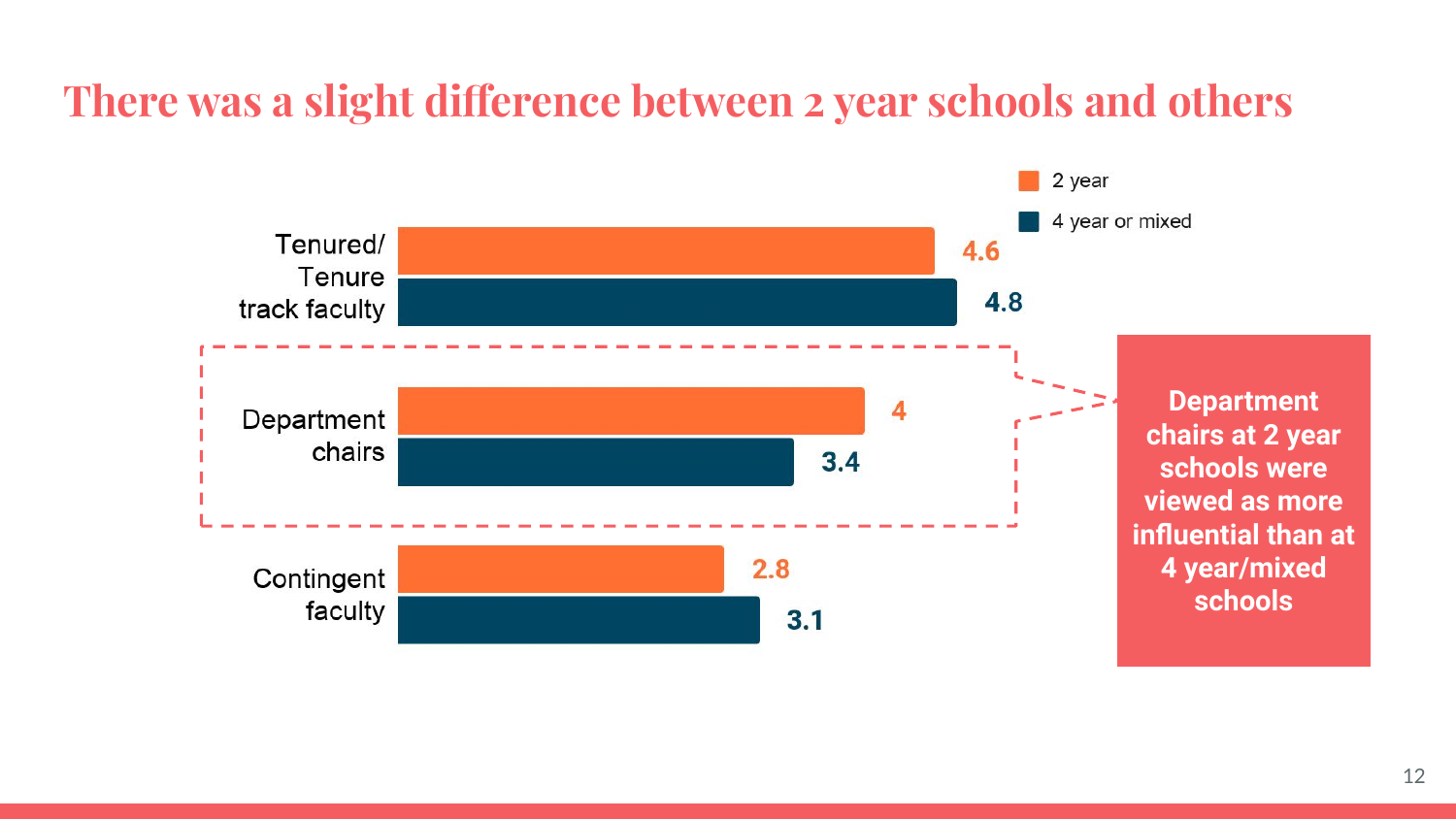### **Over the last 5 years, administrative leaders have become more involved with textbook decisions**

![](_page_12_Figure_1.jpeg)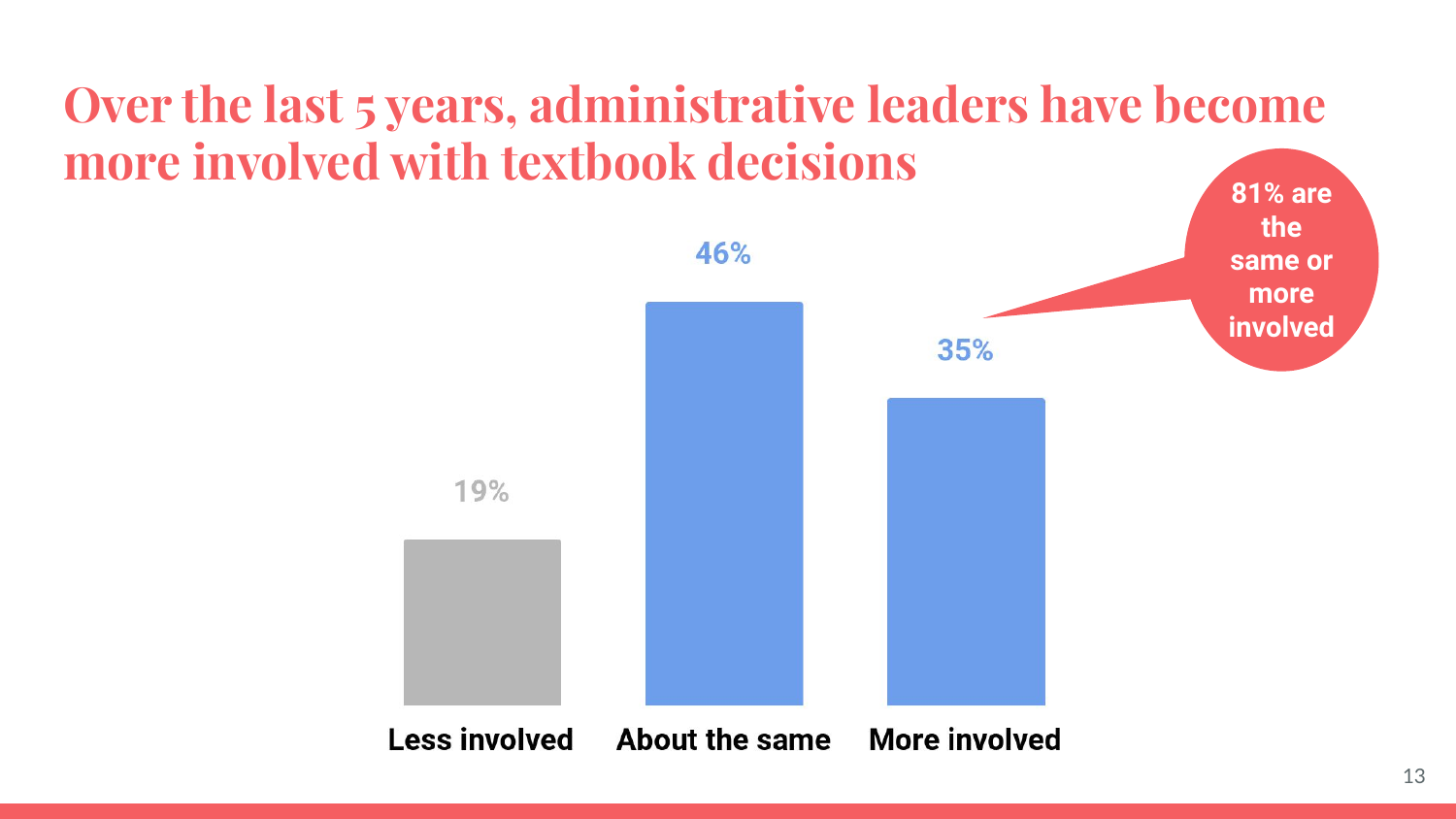### **How often do people reach out to CAO's regarding textbooks?**

![](_page_13_Figure_1.jpeg)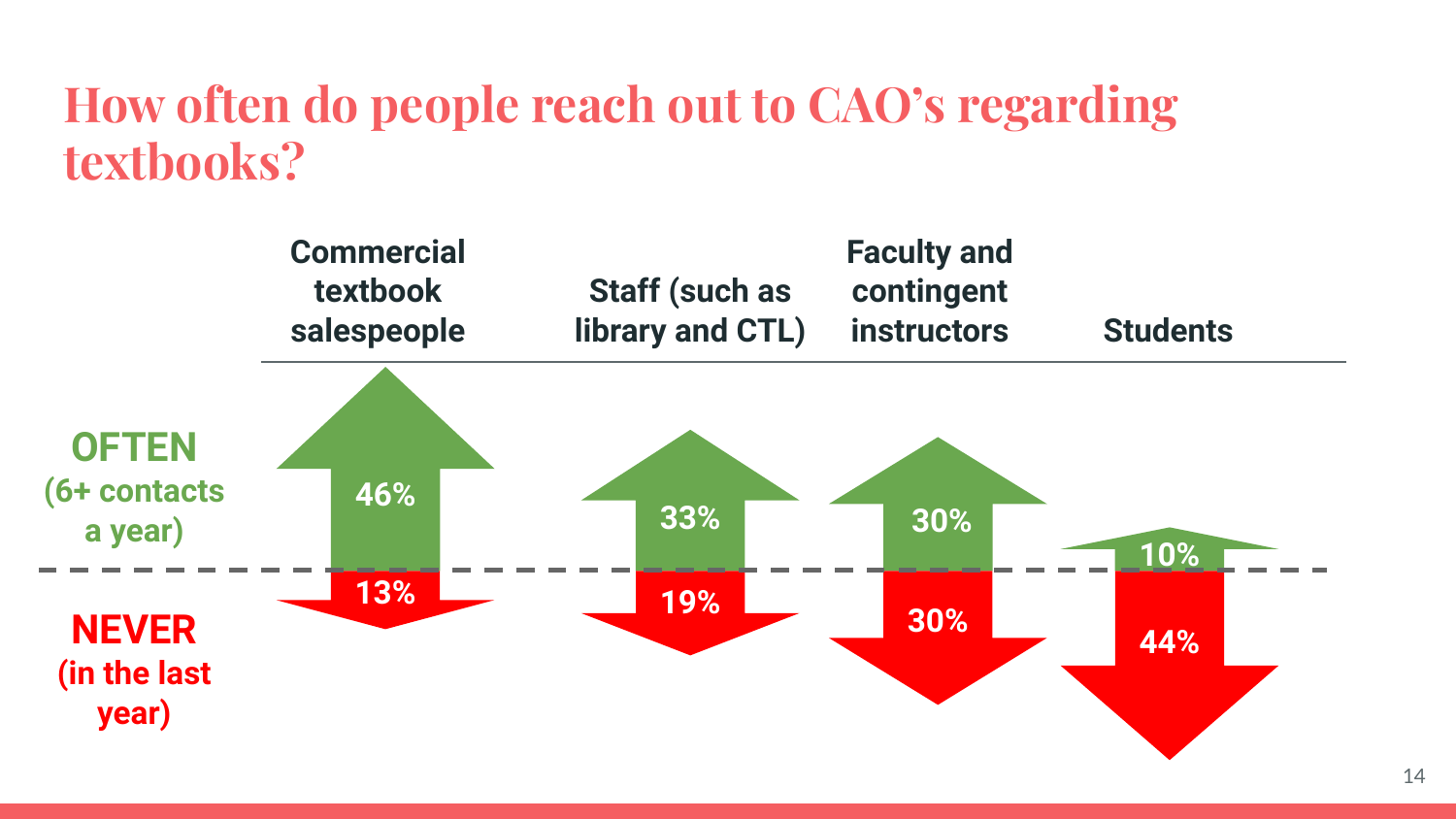# **What do CAO's value in a textbook strategy?**

| <b>TIER 1</b><br>$(4.5 \text{ or more})$ | Quality content (4.8)<br>Meets accessibility standards (4.8)<br>2.<br>Student savings (4.6)<br>3.<br>Improves student success (4.6)<br>4.<br>Improves persistence (4.6)<br>5. | We need to<br>better connect<br>open textbooks<br>to the top 5 |
|------------------------------------------|-------------------------------------------------------------------------------------------------------------------------------------------------------------------------------|----------------------------------------------------------------|
| <b>TIER 2</b><br>$(4.0 \text{ to } 4.4)$ | Available online (4.4)<br>6.<br>Compatible with LMS (4.3)<br>7.<br>Instructors can modify materials (4.2)<br>8.<br>Maximizes instructor choice (4.1)<br>9.                    |                                                                |
| <b>TIER 3</b><br>(Less than 4.0)         | Meets the needs of the pandemic (3.8)<br>10.<br>Time burden on instructors reduced (3.7)<br> 11.                                                                              |                                                                |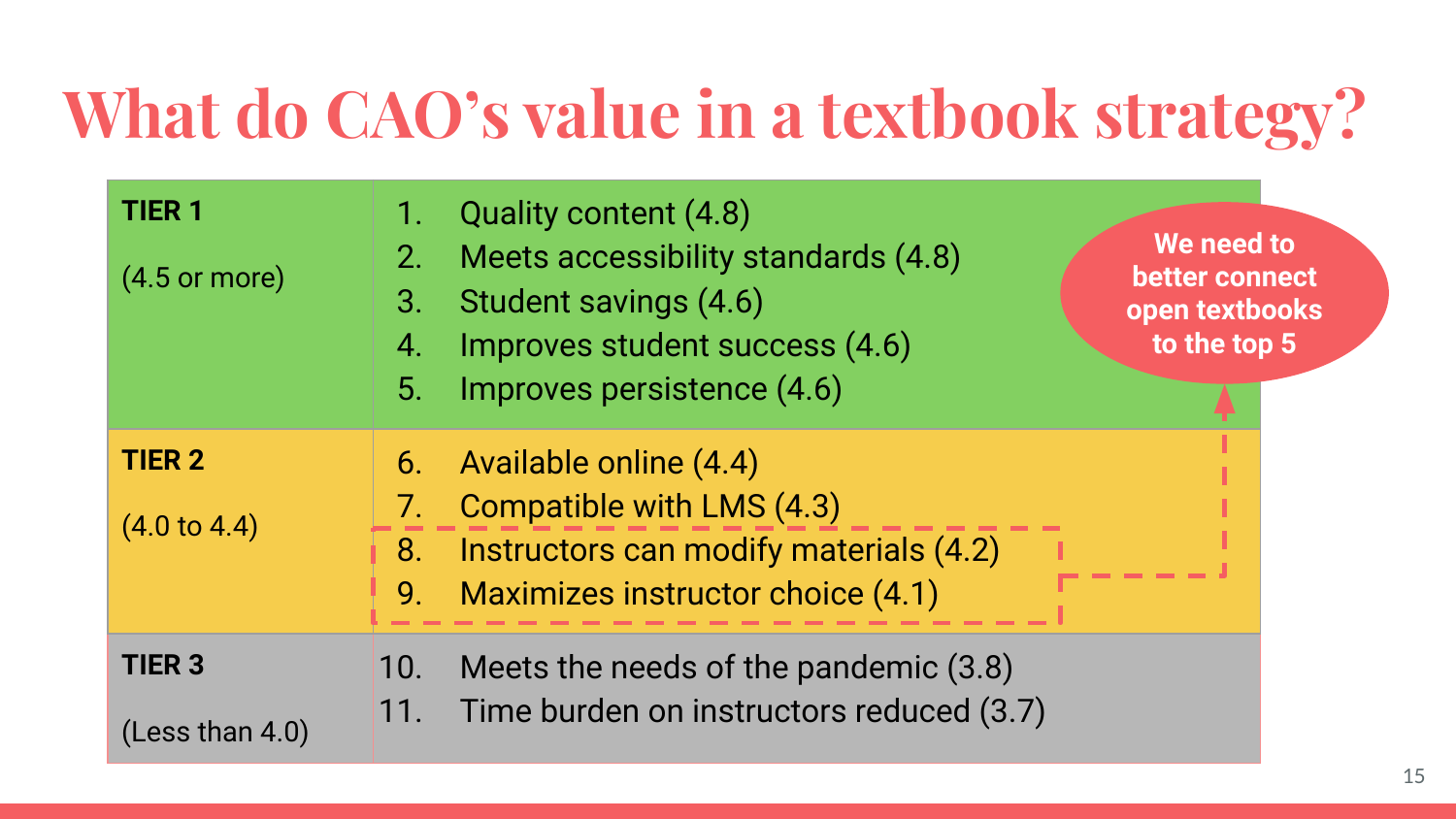# **CAO quotes: Positives for OER**

"Great opportunity to meld **faculty choice** with **student affordability** and up to date accessible materials."

"Textbooks: Fantastic when they can be scaled. Great if they can be **customized.**  Everything should be digital and ADA compliant anyway."

"Not only are they good for students and invigorating for faculty, they improve **student learning outcomes** by ensuring that all materials map back to course learning outcomes, something that cannot typically be said for published textbooks."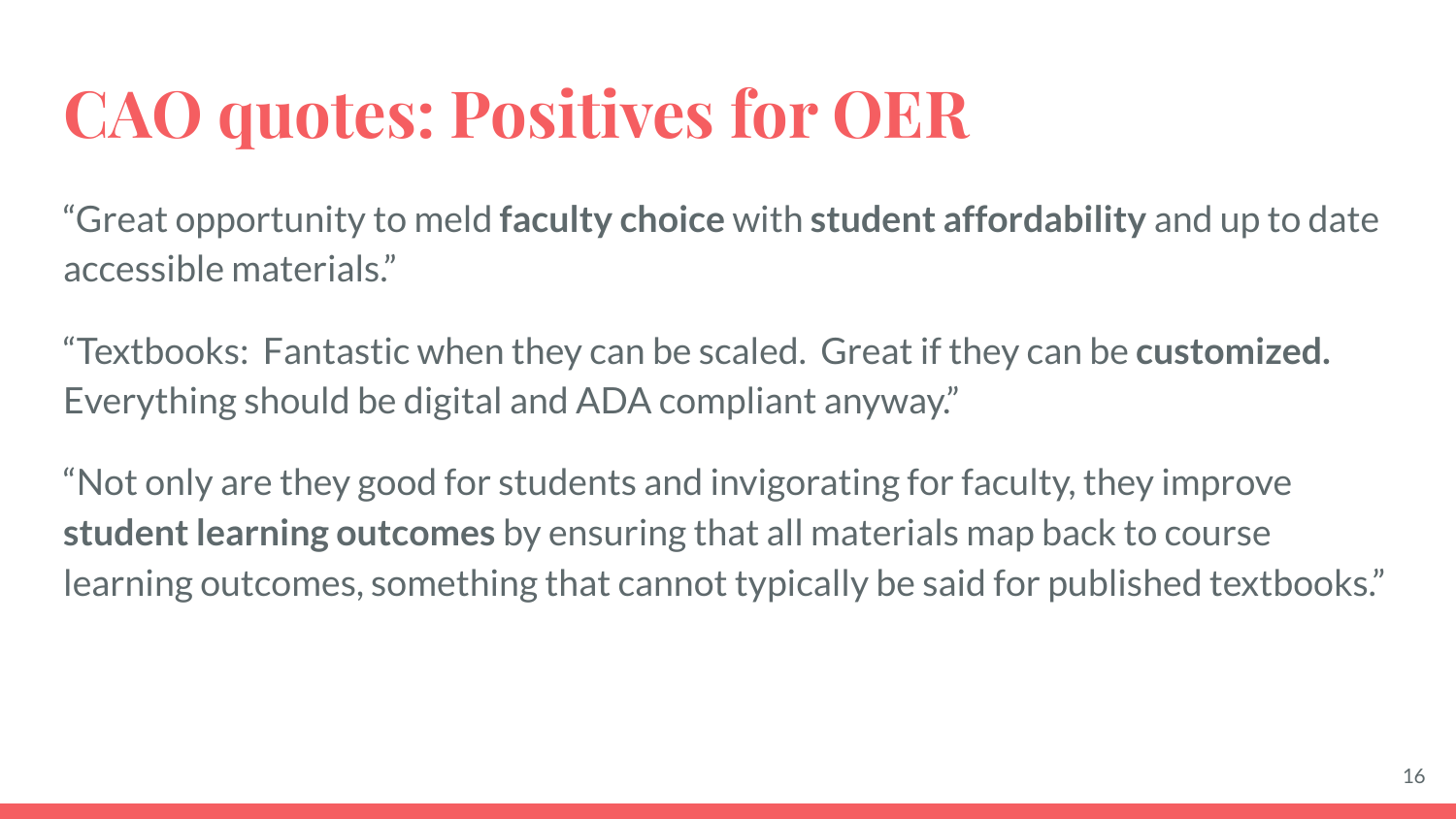# **CAO quotes: concerns/limitations**

"I love OER, but get frustrated at the **limited options**. I teach world religions and there is no OER text available for that class."

"Commercial materials and affiliated c**ourseware tools** are still more powerful in general. Until that gap lessens, the incentive to jump to OER is not as high as it could be from a faculty perspective."

"Faculty choice is at play here. Since **faculty teaching introductory courses choose the books and other materials**, the ability to convince all or most of them to adopt OER materials is nearly impossible. "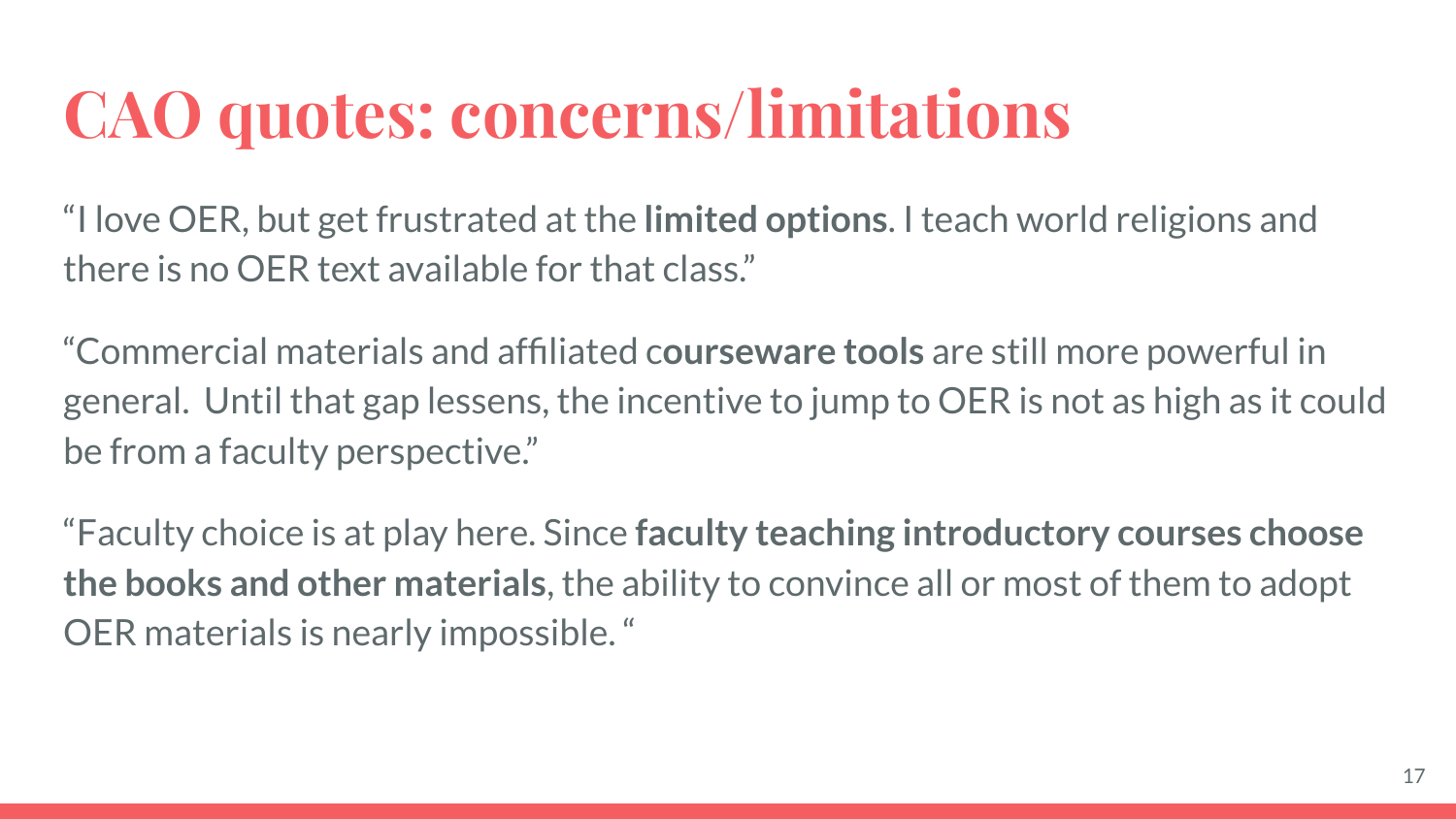# **Is OER funding regularly in the budget?**

![](_page_17_Figure_1.jpeg)

**49 respondents reported some kind of funding for OER. The majority said it was one-time funding (not in the regular budget)**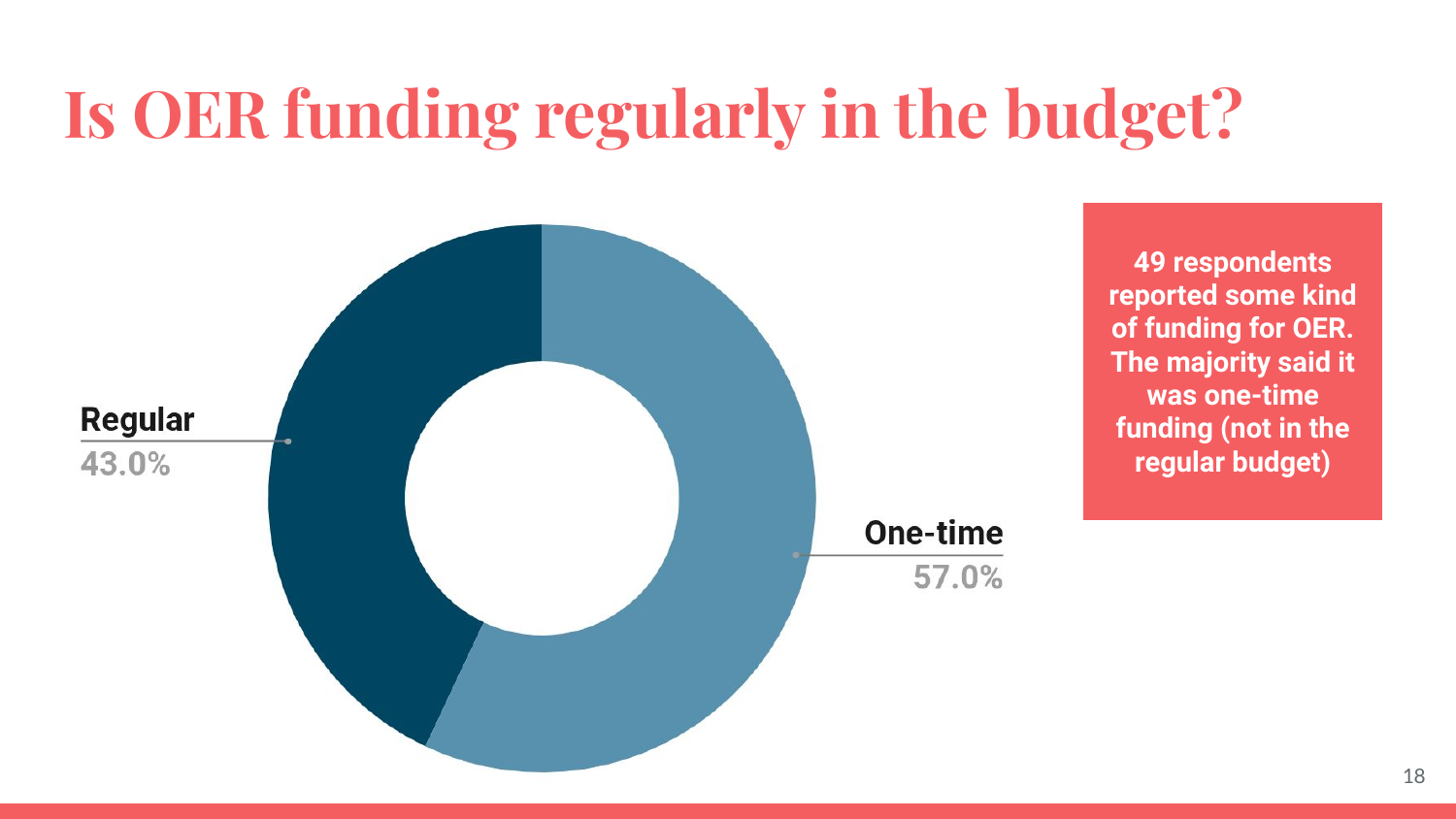![](_page_18_Picture_0.jpeg)

### I. SURVEY RESPONDENTS

### II. SURVEY FINDINGS

**III. STRATEGY AND MESSAGING**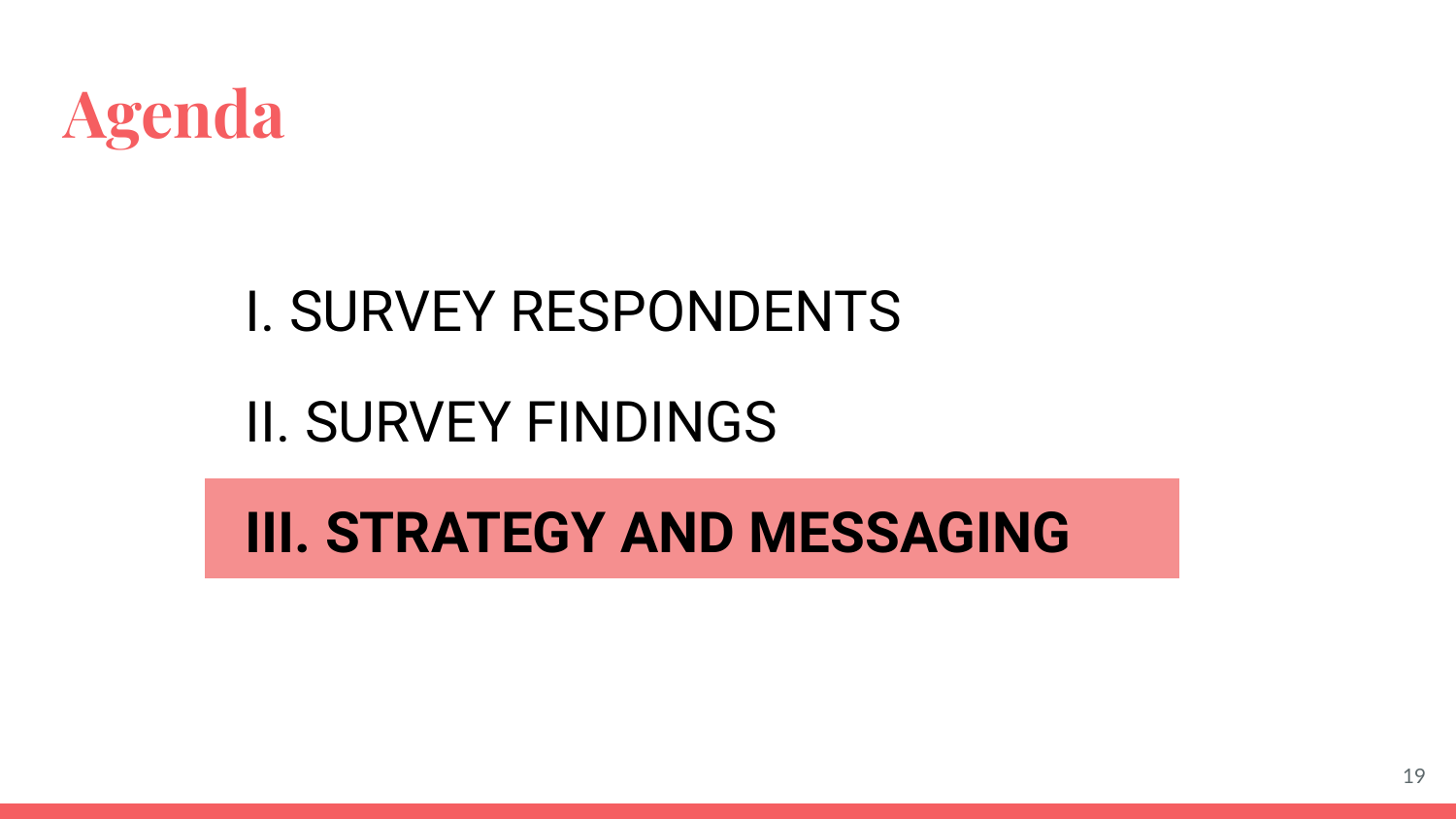### **Strategy**

- The primary locus of change is faculty, and we should continue to mobilize and support them. To maximize impact, prioritize:
	- Faculty who teach courses where **OER are available** (especially large introductory courses)
	- Faculty with **specialized roles** (department chairs / curriculum cmte.)
- However, CAO's should also be included in outreach plans
	- They play a role in supporting faculty (especially by finding funding)
	- They are hearing from commercial publishers significantly more often than faculty, staff, and students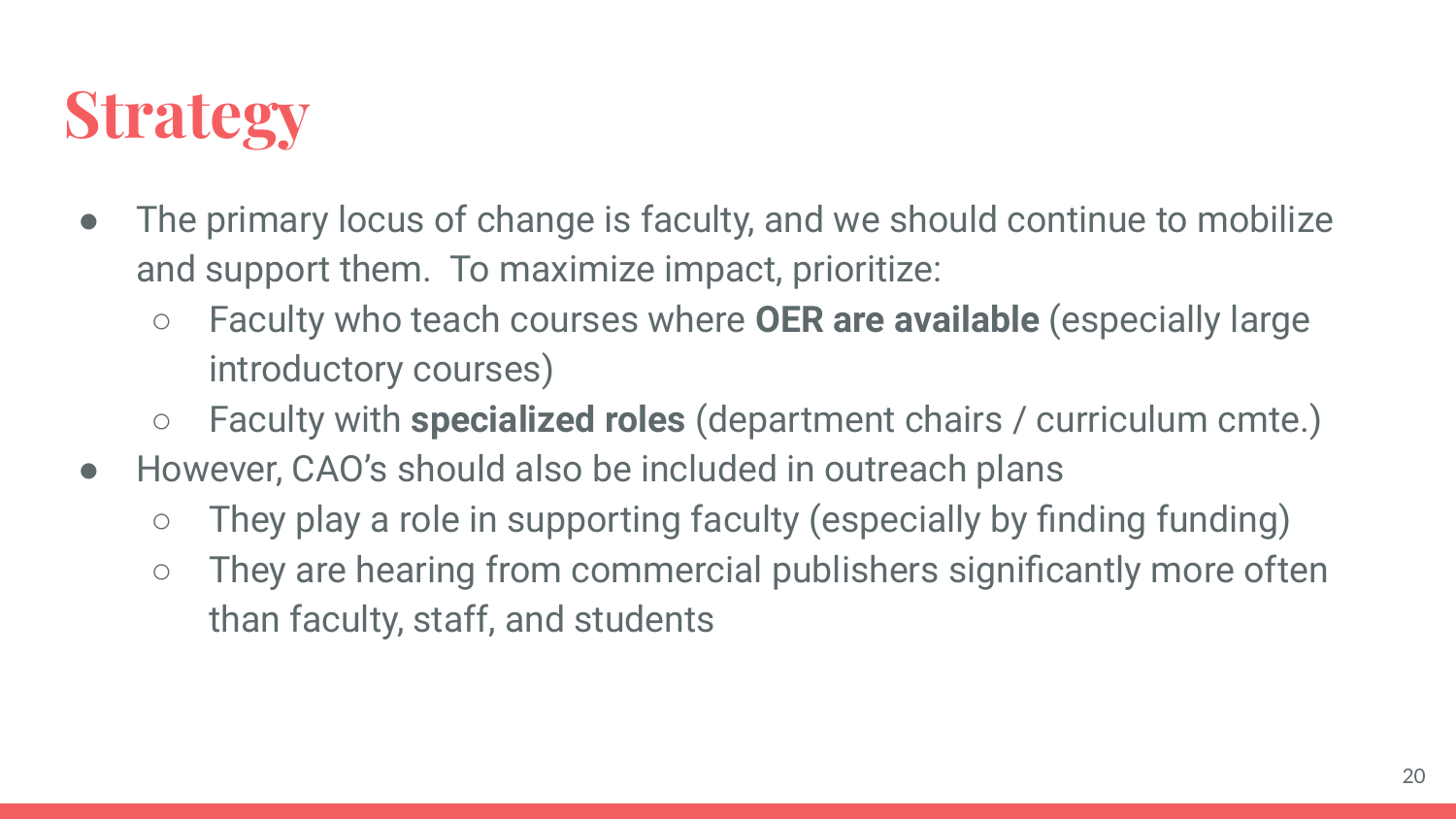# **Messaging to CAOs (1/2)**

![](_page_20_Figure_1.jpeg)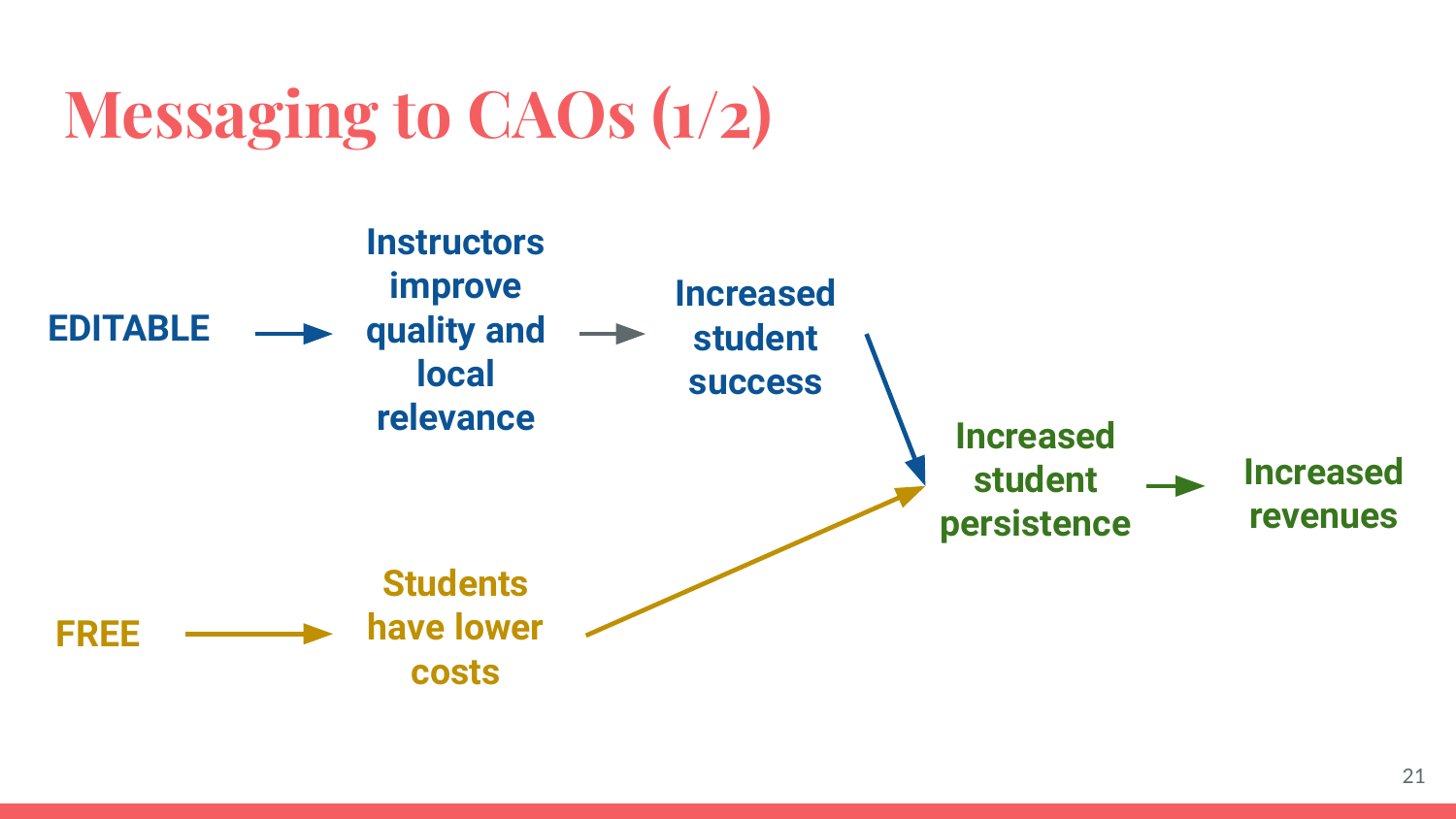# **Messaging to CAOs (2/2)**

**How can CAOs support open textbooks?**

- **Strategic plan.** Include support for faculty adoption of open textbooks as a goal in the strategic plan (but do not mandate)
- **Ownership.** Identify senior level administrator responsible to support faculty with open textbook adoption
- **Budget.** Include funding for open textbooks adoption in the regular budget (rather than one-time funding)
- **Prioritize impact.** Focus support on large, introductory courses to maximize return on investment (ROI)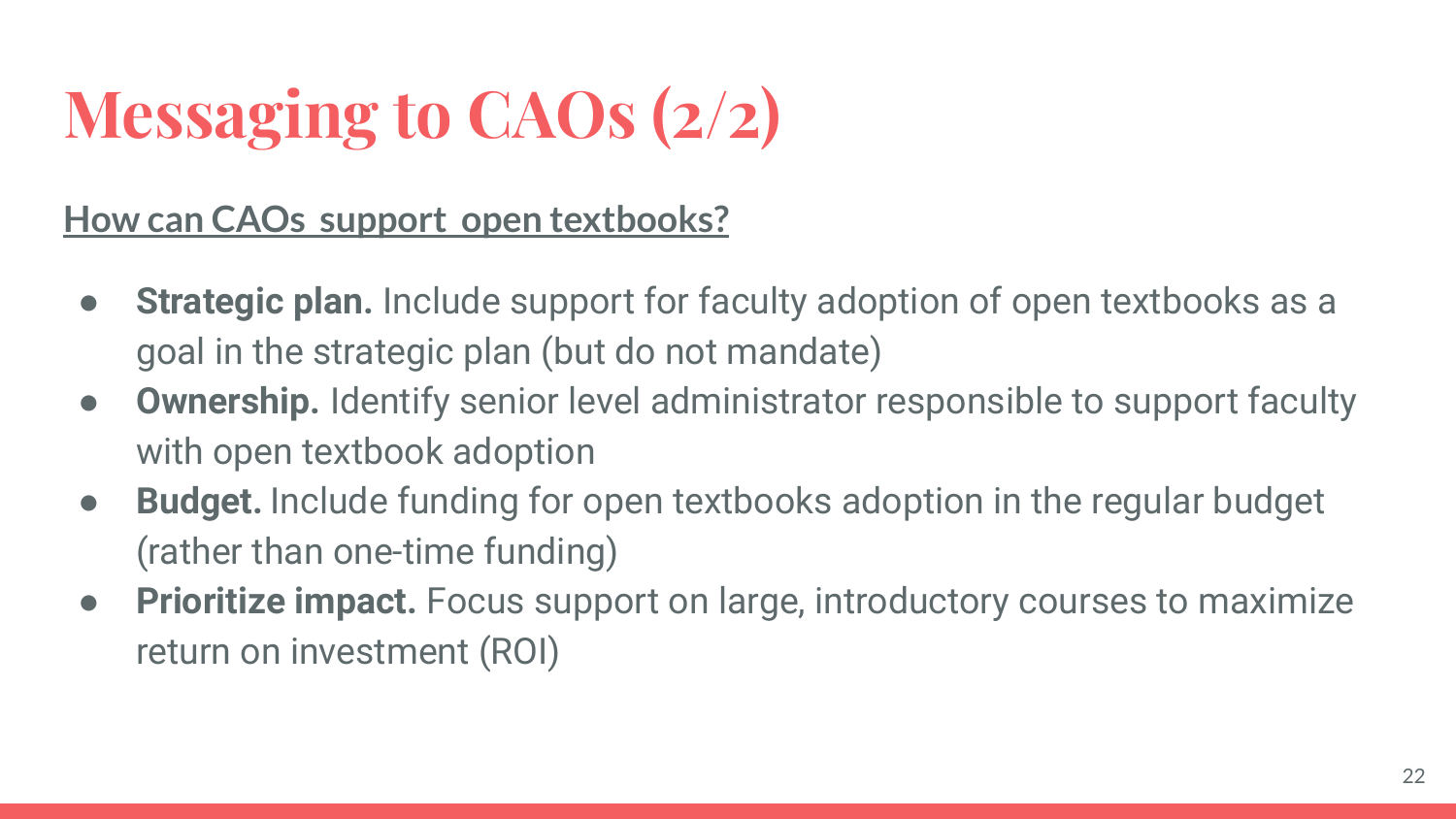# **Steps to take from here:**

- 1. Schedule a meeting with your provost to talk about OER. To "cut in line," coordinate with your student government or other folks with access.
- 2. Review your university's strategic plans and see how they overlap with our findings on what provosts want.
- 3. Identify people to bring with you to that meeting that have personal stories that illustrate these themes.
- 4. Arm yourself with evidence that supports our claims that OER increases student success and persistence while creating a return on investment.
- 5. Make a direct ask to support OER. If they are on the fence, ask what evidence they need or who they need to hear from to change their mind.